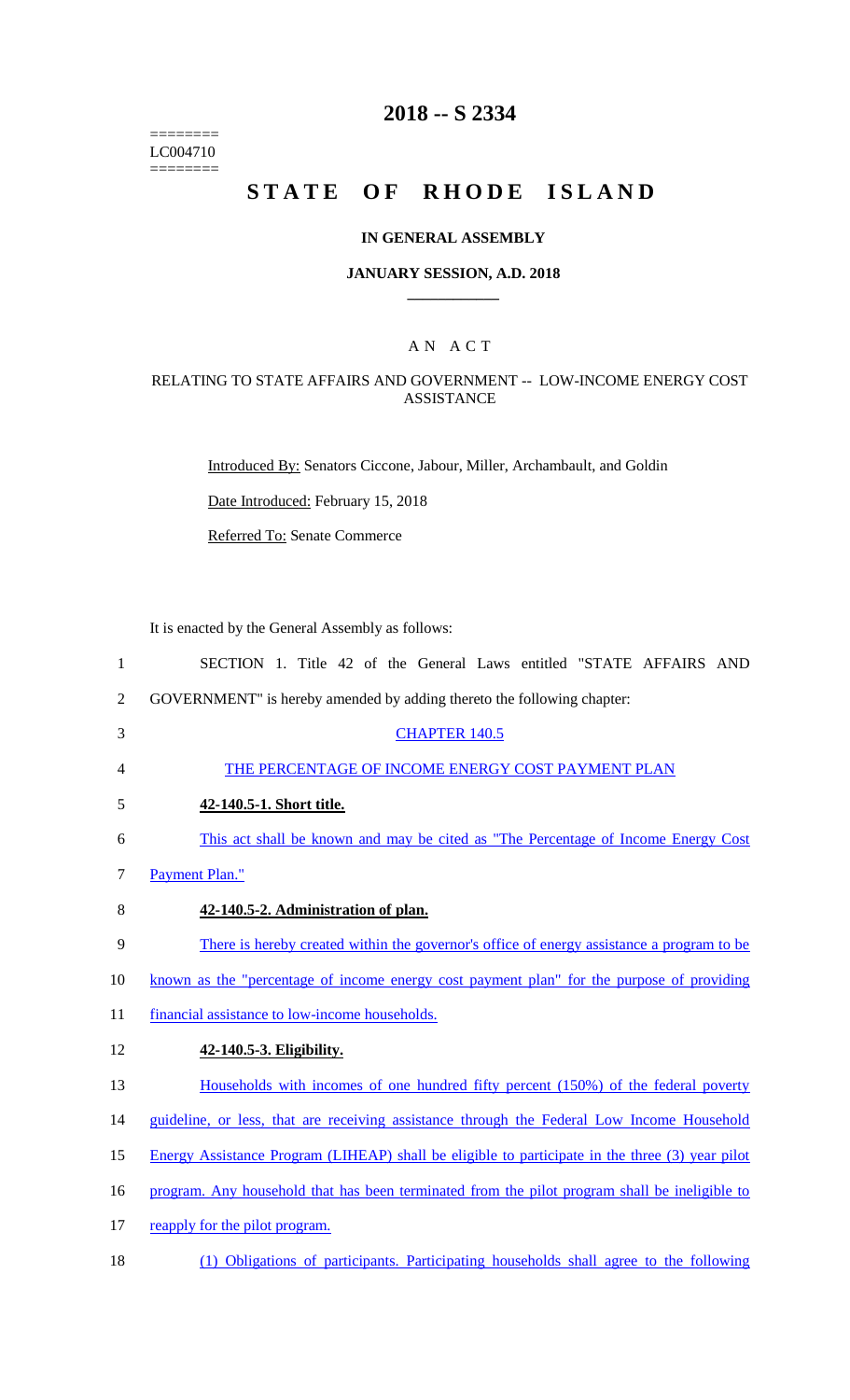- 1 obligations in order to be admitted to participate in the pilot program:
- (i) That the household shall report, within ten (10) business days, changes in income or financial condition that affect the household's eligibility for energy assistance or its need for energy assistance to the household's eligibility administrator; (ii) That the household shall pay four percent (4%) of its total annual gross household income for the cost of heating, and two percent (2%) non-heat electric costs which payments shall be apportioned and paid on a monthly basis consistent with the income of the household during the month; (iii) That the household shall pay in addition to the payments set forth above ten dollars (\$10.00) toward any outstanding arrearages or bills for gas, electricity, or heating oil that were 11 outstanding as of November 1, 2018; (iv) That the household shall pay from resources available to it any overage above its 13 annual heating budget, with amendments, if any; and (v) That household's participation in the pilot program shall be terminated if the household fails to make three (3) or more consecutive monthly payments for heating as 16 established in subsections (1)(ii) and (1)(iii) of this section, unless the household has reported a change in income or financial status in accordance with subsection (1)(i) of this section and has 18 been determined eligible for emergency assistance as provided for in this section and that upon termination from the program any and all arrearages and/or past due bills that are outstanding at 20 the time of termination from the program shall be due and payable according to law and/or regulation. Readmittance would require the arrearage to be paid and assignment to any waiting list. **42-140.5-4. Arrearage.**  24 A household establishing three (3) years of regular monthly payments under this chapter 25 shall not be required to pay any arrearage remaining at the end of the three (3) year period. **42-140.5-5. Usage limit.**  The energy office shall establish maximum usage limits based on household size. Energy usage exceeding the limits shall be billed to the household at the prevailing consumer rate. Conservation shall be rewarded with a reduction in the payment percentage required. **42-140.5-6. Initial offering.**  The initial number of households admitted to this program shall be thirty thousand (30,000). Households shall be admitted and reevaluated annually. Initial admittance shall be on a
- first come first serve basis.
- **42-140.5-7. Sources of funding.**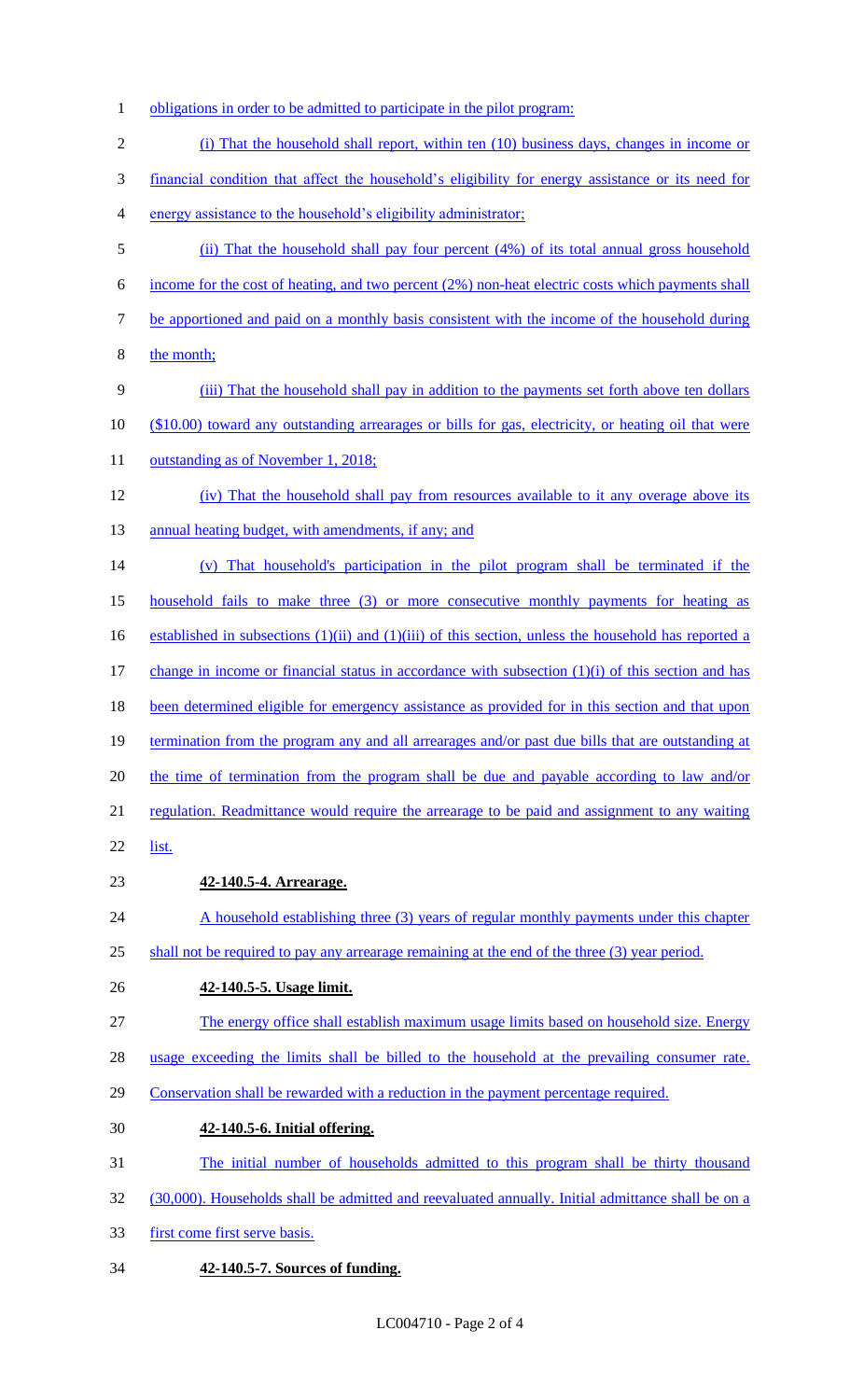The state shall establish a restricted receipt account for the purposes of implementing and funding the plan, which shall include, but not be limited to, paying for administrative expenses associated with enforcing the plan and offsetting losses incurred by energy suppliers and providers pursuant to the plan. The fund shall be maintained and administered by the governor's office of energy resources. Sources for the fund shall include, but not be limited to, the following: (1) A one percent (1%) surcharge to be assessed on all wholesale oil prices; (2) Two million dollars (\$2,000,000) each year for three (3) successive years commencing on July 1, 2015, from National Grid settlement funds; (3) Funds obtained through the Federal LIHEAP; and (4) Equalized gross receipts tax paid by gas and electric. The general assembly shall 11 determine the amounts to be appropriated annually pursuant to subsections (3) and (4) of this 12 section. SECTION 2. This act shall take effect upon passage.

#### ======== LC004710 ========